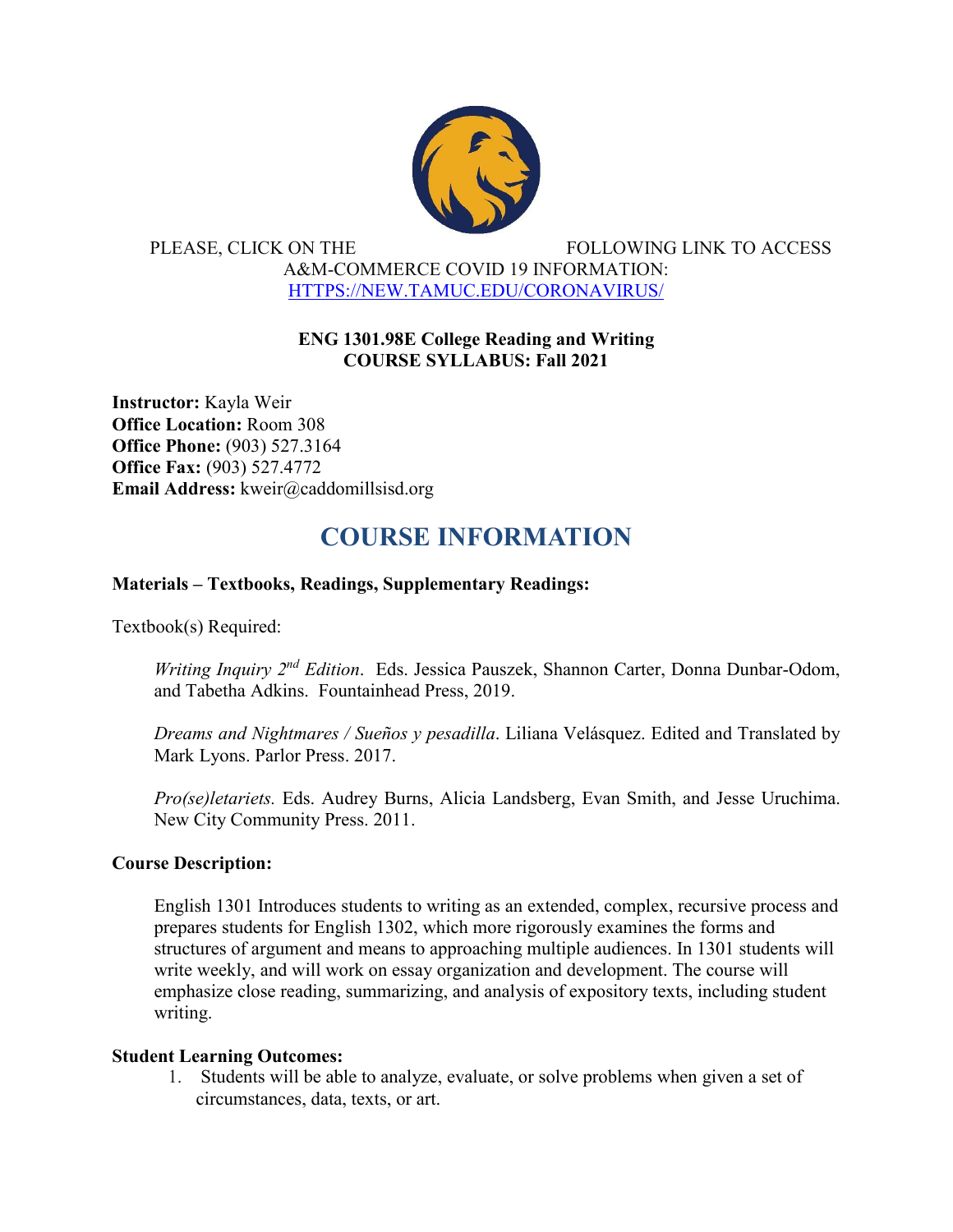- 2. In written, oral, and/or visual communication, A&M-Commerce students will communicate in a manner appropriate to audience and occasion, with an evident message and organizational structure.
- 3. Students will be able to work together toward a shared purpose relevant to the course or discipline with a sense of shared responsibility for meeting that purpose.
- 4. Students will understand and practice academic honesty.

## **COURSE REQUIREMENTS**

### **Instructional / Methods / Activities Assessments**

#### **Major Writing Assignments (WAs): See** *Writing Inquiry* **for full descriptions of WAs**

## **GRADING**

#### **90%-100%= A, 80-89%= B, 70-79%= C, 60-69%= D, 59% & below= F**

| <b>Assignment Name</b>                                   | <b>Percentage of Grade</b> |
|----------------------------------------------------------|----------------------------|
| Writing Assignment #1: Narrating Literacy                | 10%                        |
| Writing Assignment #2: Expanding Literacy                | 15%                        |
| Writing Assignment #3: Group Presentation and Reflection | 15%                        |
| Writing Assignment #4: Tensions in Literacy              | 15%                        |
| Writing Assignment #5: Final Reflective Project          | 20%                        |
| Top Hat                                                  | 10%                        |
| In-Class Activities                                      | 15%                        |

## **TECHNOLOGY REQUIREMENTS**

### **LMS**

All course sections offered by Texas A&M University-Commerce have a corresponding course shell in the myLeo Online Learning Management System (LMS). Below are technical requirements

LMS Requirements: <https://community.brightspace.com/s/article/Brightspace-Platform-Requirements>

LMS Browser Support: [https://documentation.brightspace.com/EN/brightspace/requirements/all/browser\\_support.htm](https://documentation.brightspace.com/EN/brightspace/requirements/all/browser_support.htm)

YouSeeU Virtual Classroom Requirements: <https://support.youseeu.com/hc/en-us/articles/115007031107-Basic-System-Requirements>

# **ACCESS AND NAVIGATION**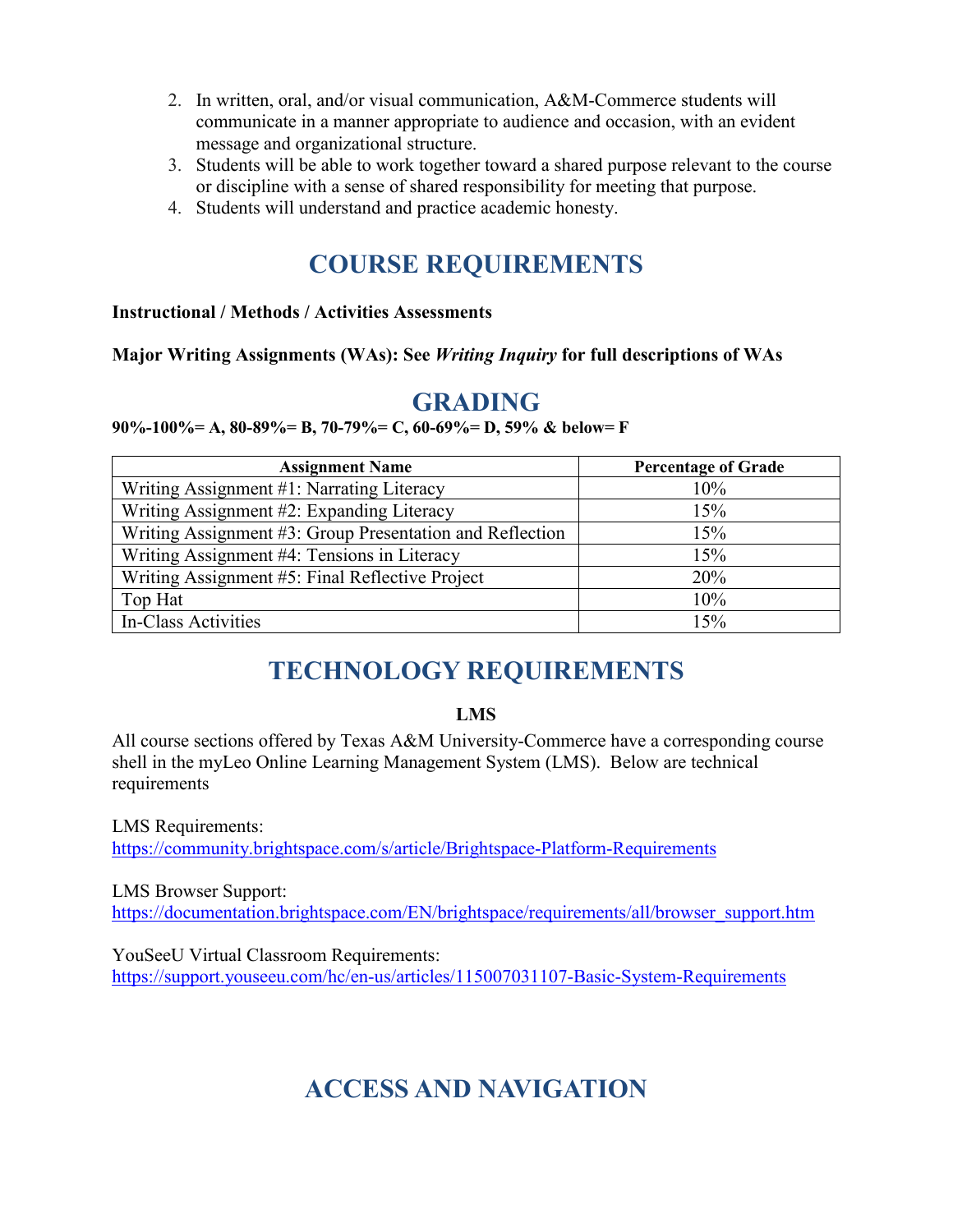You will need your campus-wide ID (CWID) and password to log into the course. If you do not know your CWID or have forgotten your password, contact the Center for IT Excellence (CITE) at 903.468.6000 or [helpdesk@tamuc.edu](mailto:helpdesk@tamuc.edu)**.**

**Note:** Personal computer and internet connection problems do not excuse the requirement to complete all course work in a timely and satisfactory manner. Each student needs to have a backup method to deal with these inevitable problems. These methods might include the availability of a backup PC at home or work, the temporary use of a computer at a friend's home, the local library, office service companies, Starbucks, a TAMUC campus open computer lab, etc.

## **COMMUNICATION AND SUPPORT**

If you have any questions or are having difficulties with the course material, please contact your Instructor.

### **Technical Support**

If you are having technical difficulty with any part of Brightspace, please contact Brightspace Technical Support at 1-877-325-7778. Other support options can be found here:

<https://community.brightspace.com/support/s/contactsupport>

# **COURSE AND UNIVERSITY PROCEDURES/POLICIES**

### **Course Specific Procedures:**

### **Syllabus Change Policy**

The syllabus is a guide. Circumstances and events, such as student progress, may make it necessary for the instructor to modify the syllabus during the semester. Any changes made to the syllabus will be announced in advance.

### **University Specific Procedures:**

### **Student Conduct**

All students enrolled at the University shall follow the tenets of common decency and acceptable behavior conducive to a positive learning environment. The Code of Student Conduct is described in detail in the [Student Guidebook.](http://www.tamuc.edu/Admissions/oneStopShop/undergraduateAdmissions/studentGuidebook.aspx) [http://www.tamuc.edu/Admissions/oneStopShop/undergraduateAdmissions/studentGuidebook.as](http://www.tamuc.edu/Admissions/oneStopShop/undergraduateAdmissions/studentGuidebook.aspx) [px](http://www.tamuc.edu/Admissions/oneStopShop/undergraduateAdmissions/studentGuidebook.aspx)

Students should also consult the Rules of Netiquette for more information regarding how to interact with students in an online forum:<https://www.britannica.com/topic/netiquette>

## **TAMUC Attendance**

For more information about the attendance policy please visit the [Attendance](http://www.tamuc.edu/admissions/registrar/generalInformation/attendance.aspx) webpage and [Procedure 13.99.99.R0.01.](http://www.tamuc.edu/aboutUs/policiesProceduresStandardsStatements/rulesProcedures/13students/academic/13.99.99.R0.01.pdf)

<http://www.tamuc.edu/admissions/registrar/generalInformation/attendance.aspx>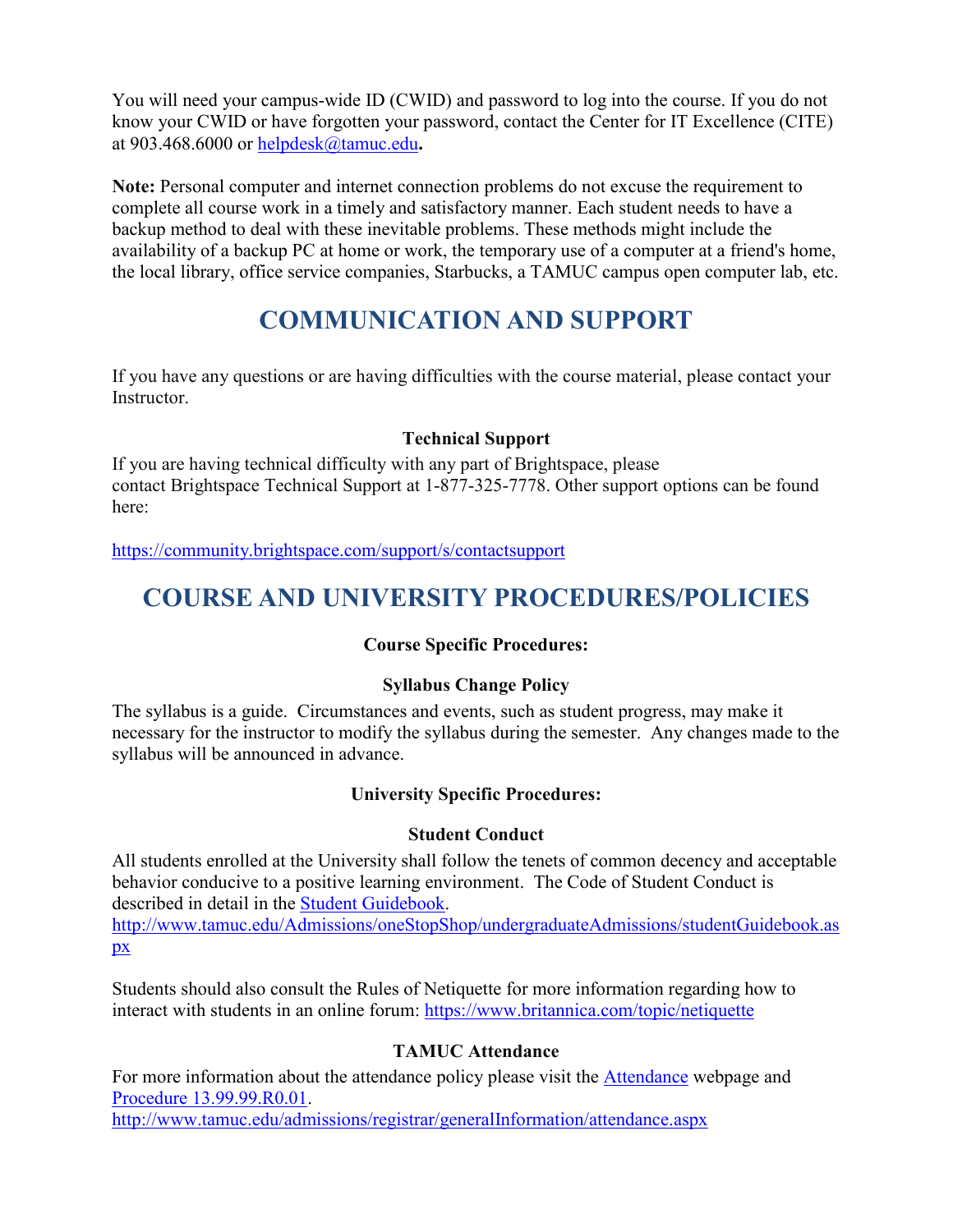[http://www.tamuc.edu/aboutUs/policiesProceduresStandardsStatements/rulesProcedures/13stude](http://www.tamuc.edu/aboutUs/policiesProceduresStandardsStatements/rulesProcedures/13students/academic/13.99.99.R0.01.pdf) [nts/academic/13.99.99.R0.01.pdf](http://www.tamuc.edu/aboutUs/policiesProceduresStandardsStatements/rulesProcedures/13students/academic/13.99.99.R0.01.pdf)

## **Academic Integrity**

Students at Texas A&M University-Commerce are expected to maintain high standards of integrity and honesty in all of their scholastic work. For more details and the definition of academic dishonesty see the following procedures:

[Undergraduate Academic Dishonesty 13.99.99.R0.03](http://www.tamuc.edu/aboutUs/policiesProceduresStandardsStatements/rulesProcedures/13students/undergraduates/13.99.99.R0.03UndergraduateAcademicDishonesty.pdf) [Undergraduate Student Academic Dishonesty Form](http://www.tamuc.edu/aboutUs/policiesProceduresStandardsStatements/rulesProcedures/documents/13.99.99.R0.03UndergraduateStudentAcademicDishonestyForm.pdf)

[http://www.tamuc.edu/aboutUs/policiesProceduresStandardsStatements/rulesProcedures/docume](http://www.tamuc.edu/aboutUs/policiesProceduresStandardsStatements/rulesProcedures/documents/13.99.99.R0.03UndergraduateStudentAcademicDishonestyForm.pdf) [nts/13.99.99.R0.03UndergraduateStudentAcademicDishonestyForm.pdf](http://www.tamuc.edu/aboutUs/policiesProceduresStandardsStatements/rulesProcedures/documents/13.99.99.R0.03UndergraduateStudentAcademicDishonestyForm.pdf)

[Graduate Student Academic Dishonesty Form](http://www.tamuc.edu/academics/graduateschool/faculty/GraduateStudentAcademicDishonestyFormold.pdf)

[http://www.tamuc.edu/academics/graduateschool/faculty/GraduateStudentAcademicDishonestyF](http://www.tamuc.edu/academics/graduateschool/faculty/GraduateStudentAcademicDishonestyFormold.pdf) [ormold.pdf](http://www.tamuc.edu/academics/graduateschool/faculty/GraduateStudentAcademicDishonestyFormold.pdf)

[http://www.tamuc.edu/aboutUs/policiesProceduresStandardsStatements/rulesProcedures/13stude](http://www.tamuc.edu/aboutUs/policiesProceduresStandardsStatements/rulesProcedures/13students/undergraduates/13.99.99.R0.03UndergraduateAcademicDishonesty.pdf) [nts/undergraduates/13.99.99.R0.03UndergraduateAcademicDishonesty.pdf](http://www.tamuc.edu/aboutUs/policiesProceduresStandardsStatements/rulesProcedures/13students/undergraduates/13.99.99.R0.03UndergraduateAcademicDishonesty.pdf)

## **Students with Disabilities-- ADA Statement**

The Americans with Disabilities Act (ADA) is a federal anti-discrimination statute that provides comprehensive civil rights protection for persons with disabilities. Among other things, this legislation requires that all students with disabilities be guaranteed a learning environment that provides for reasonable accommodation of their disabilities. If you have a disability requiring an accommodation, please contact:

### **Office of Student Disability Resources and Services**

Texas A&M University-Commerce Velma K. Waters Library Rm 162 Phone (903) 886-5150 or (903) 886-5835 Fax (903) 468-8148 Email: [studentdisabilityservices@tamuc.edu](mailto:studentdisabilityservices@tamuc.edu) Website: [Office of Student Disability Resources and Services](http://www.tamuc.edu/campusLife/campusServices/studentDisabilityResourcesAndServices/) <http://www.tamuc.edu/campusLife/campusServices/studentDisabilityResourcesAndServices/>

### **Nondiscrimination Notice**

Texas A&M University-Commerce will comply in the classroom, and in online courses, with all federal and state laws prohibiting discrimination and related retaliation on the basis of race, color, religion, sex, national origin, disability, age, genetic information or veteran status. Further, an environment free from discrimination on the basis of sexual orientation, gender identity, or gender expression will be maintained.

## **Campus Concealed Carry Statement**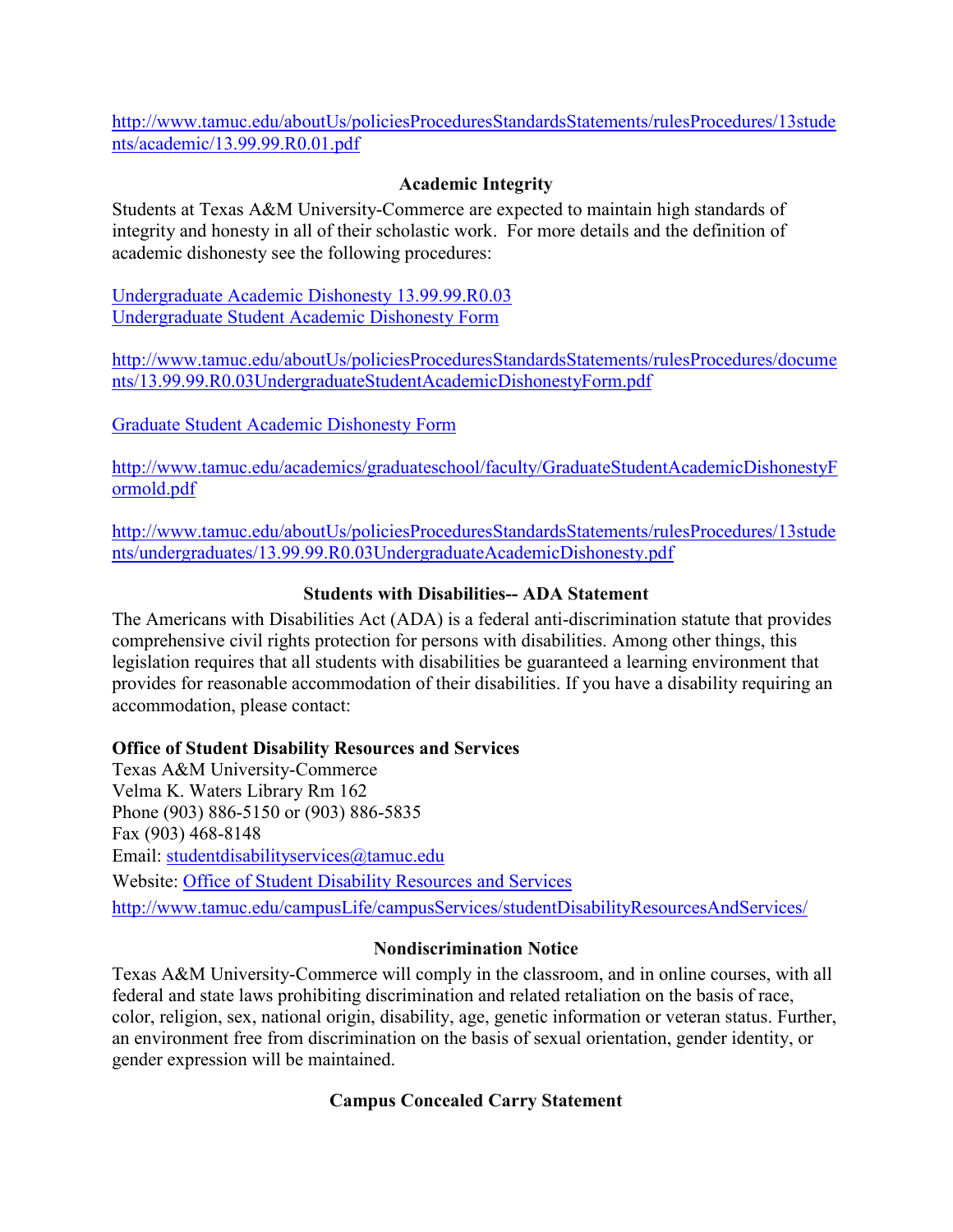Texas Senate Bill - 11 (Government Code 411.2031, et al.) authorizes the carrying of a concealed handgun in Texas A&M University-Commerce buildings only by persons who have been issued and are in possession of a Texas License to Carry a Handgun. Qualified law enforcement officers or those who are otherwise authorized to carry a concealed handgun in the State of Texas are also permitted to do so. Pursuant to Penal Code (PC) 46.035 and A&M-Commerce Rule 34.06.02.R1, license holders may not carry a concealed handgun in restricted locations.

For a list of locations, please refer to the [Carrying Concealed Handguns On Campus](http://www.tamuc.edu/aboutUs/policiesProceduresStandardsStatements/rulesProcedures/34SafetyOfEmployeesAndStudents/34.06.02.R1.pdf) document and/or consult your event organizer.

Web url:

[http://www.tamuc.edu/aboutUs/policiesProceduresStandardsStatements/rulesProcedures/34Safet](http://www.tamuc.edu/aboutUs/policiesProceduresStandardsStatements/rulesProcedures/34SafetyOfEmployeesAndStudents/34.06.02.R1.pdf) [yOfEmployeesAndStudents/34.06.02.R1.pdf](http://www.tamuc.edu/aboutUs/policiesProceduresStandardsStatements/rulesProcedures/34SafetyOfEmployeesAndStudents/34.06.02.R1.pdf)

Pursuant to PC 46.035, the open carrying of handguns is prohibited on all A&M-Commerce campuses. Report violations to the University Police Department at 903-886-5868 or 9-1-1.

#### **Counseling Center Services**

The Counseling Center at A&M-Commerce, located in the Halladay Building, Room 203, offers counseling services, educational programming, and connection to community resources for students. Students have 24/7 access to the Counseling Center's crisis assessment services by calling 903-886-5145. For more information regarding Counseling Center events and confidential services, please visit **[www.tamuc.edu/counsel](http://www.tamuc.edu/counsel)**

## **COURSE OUTLINE / CALENDAR**

### **Weekly Schedule:**

#### **Week of August 30th: Writing Inquiry Part I**

Introduction to *Writing Inquiry* and "What is Literacy" by James Paul Gee Identity Pie Activity Brandt "Sponsors of Literacy" Go Over Writing Assignment #1

#### **Week of September 6th: Writing Inquiry Part I**

Alexie "Indian Education" Narrative Practice Writing: The Story of My Education Literacy Narrative: The Voices We Carry Go Over Writing Assignment #1

#### **Week of September 13th: Chapter 1: Experiencing Literacy**

Malcolm X "My First Conk" Edmundson "The Pink Floyd Night School" **WA 1 Peer Review / Teacher Conferences**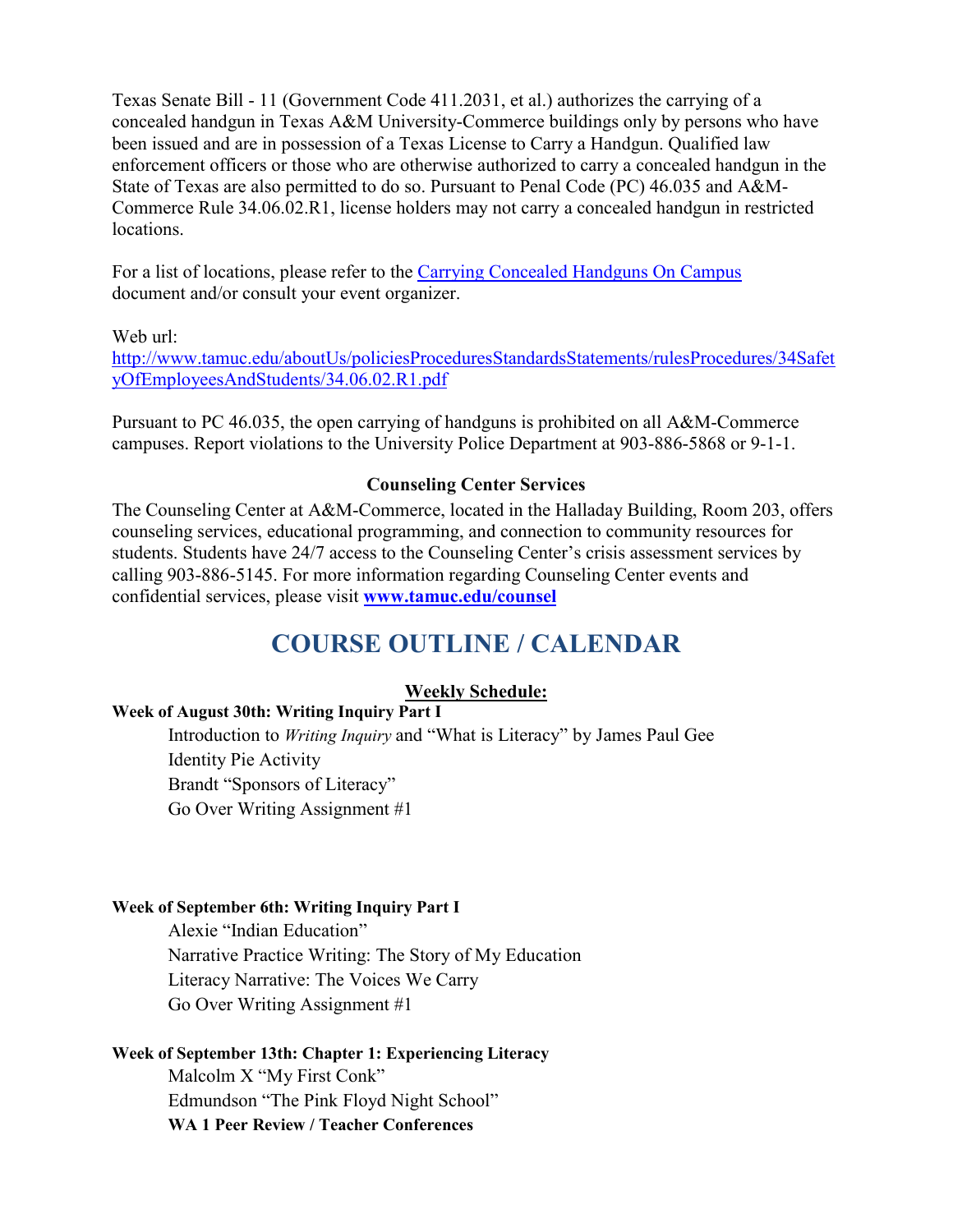Rogers "The Hidden Life of Garbage"

#### **Week of September 20th: Chapter 1: Experiencing Literacy**

p.81-95 García p.98-106 Green p.30-43 Camfield et al. **WA 1 Revision due** *Dreams and Nightmares*

#### **Week of September 27th: Chapter 2: Expanding Literacy: Language and Code-Meshing**

p.107-128 Ch 2 Introduction of Writing Inquiry; Pritchard (14 pages); Green (8) *Dreams and Nightmares*

Go Over WA 2

#### **Week of October 4th: Chapter 2: Expanding Literacy: Language and Code-Meshing**

Finish *Dreams and Nightmares* **Student Conferences** Selections from *Pro(se)letariats*

#### **Week of October 11th: Chapter 2: Expanding Literacy: Language and Code-Meshing**

p. 130-151 Bartholomae; hooks Gates "What's in a Name?" Kozol "The Human Cost of an Illiterate Society"  **WA 2 PEER REVIEW**

## **Week of October 18th: Midterm Projects p.153 Revision WA 2 Revision due**; Introduce Writing Assignment #3 Work on Writing Assignment #3 in class p.154

#### **Week of October 25th: Midterm Projects**

Work on Writing Assignment #3 in class; develop Reflection Group Presentations Group Presentations

#### **Week of November 1st: Chapter 3: Dominant, Vernacular, and Marginalized Literacies**

Introduce Chapter 3 and Writing Assignment #4 Selections from Chapter 3 Mills p. 267

\*\*\* Midterm Grades Due \*\*\*